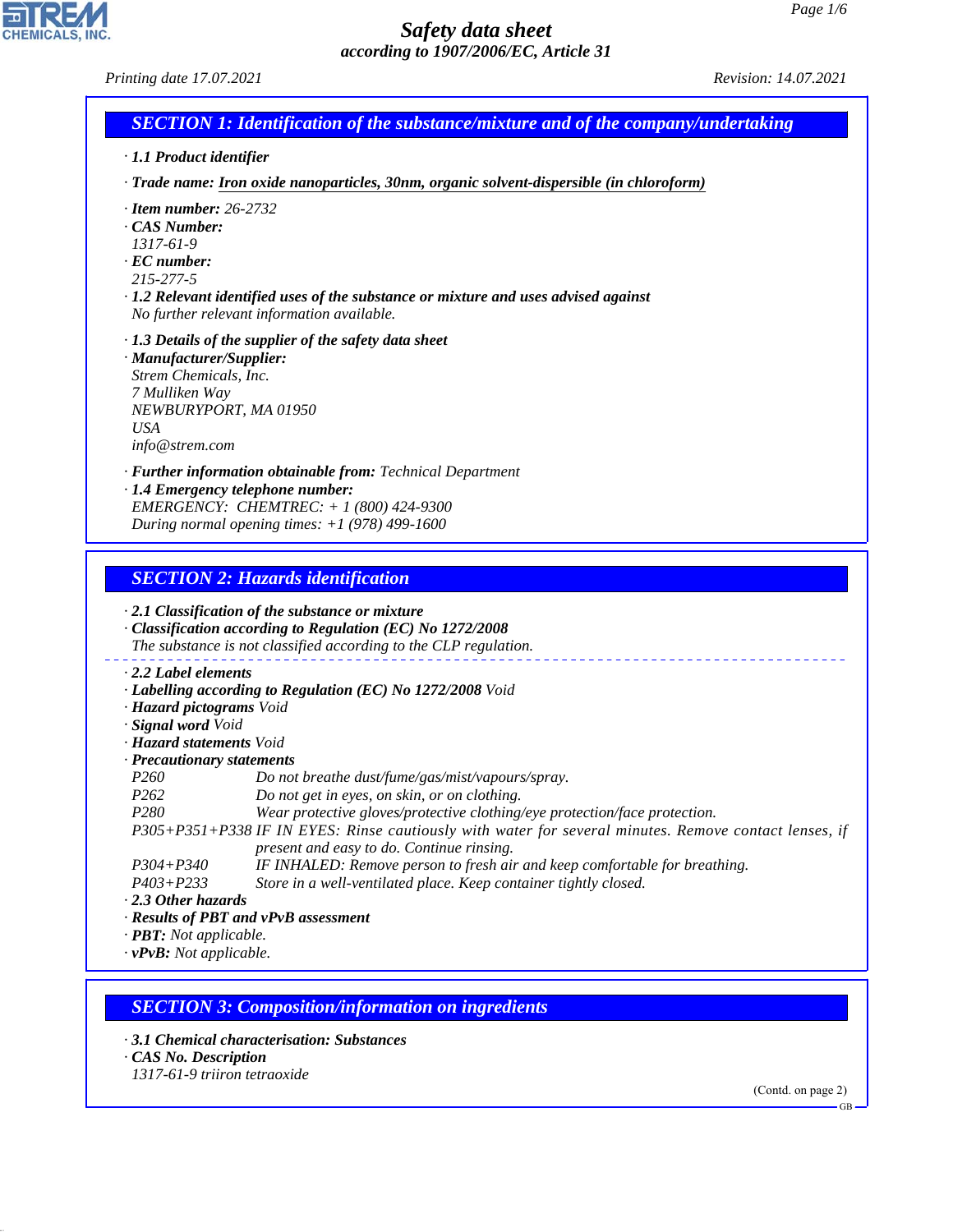*Printing date 17.07.2021 Revision: 14.07.2021*

*Trade name: Iron oxide nanoparticles, 30nm, organic solvent-dispersible (in chloroform)*

(Contd. of page 1)

*· Identification number(s)*

*· EC number: 215-277-5*

# *SECTION 4: First aid measures*

*· 4.1 Description of first aid measures*

- *· General information: No special measures required.*
- *· After inhalation: Supply fresh air; consult doctor in case of complaints.*
- *· After skin contact: Immediately rinse with water.*
- *· After eye contact: Rinse opened eye for several minutes under running water. Then consult a doctor.*
- *· After swallowing: If symptoms persist consult doctor.*
- *· 4.2 Most important symptoms and effects, both acute and delayed No further relevant information available.*
- *· 4.3 Indication of any immediate medical attention and special treatment needed*

*No further relevant information available.*

### *SECTION 5: Firefighting measures*

- *· 5.1 Extinguishing media*
- *· Suitable extinguishing agents: Use fire extinguishing methods suitable to surrounding conditions.*
- *· 5.2 Special hazards arising from the substance or mixture*
- *During heating or in case of fire poisonous gases are produced.*
- *· 5.3 Advice for firefighters*
- *· Protective equipment: Mouth respiratory protective device.*

#### *SECTION 6: Accidental release measures*

*· 6.1 Personal precautions, protective equipment and emergency procedures Mount respiratory protective device.*

- *· 6.2 Environmental precautions: No special measures required.*
- *· 6.3 Methods and material for containment and cleaning up:*
- *Absorb with liquid-binding material (sand, diatomite, acid binders, universal binders, sawdust). Ensure adequate ventilation.*
- *· 6.4 Reference to other sections*
- *See Section 7 for information on safe handling.*
- *See Section 8 for information on personal protection equipment.*
- *See Section 13 for disposal information.*

### *SECTION 7: Handling and storage*

*· 7.1 Precautions for safe handling No special measures required. Ensure good ventilation/exhaustion at the workplace. Prevent formation of aerosols. · Information about fire - and explosion protection: Keep respiratory protective device available.*

- *· 7.2 Conditions for safe storage, including any incompatibilities*
- *· Storage:*

44.1.1

- *· Requirements to be met by storerooms and receptacles: No special requirements.*
- *· Information about storage in one common storage facility: Not required.*
- *· Further information about storage conditions: None.*

(Contd. on page 3)

GB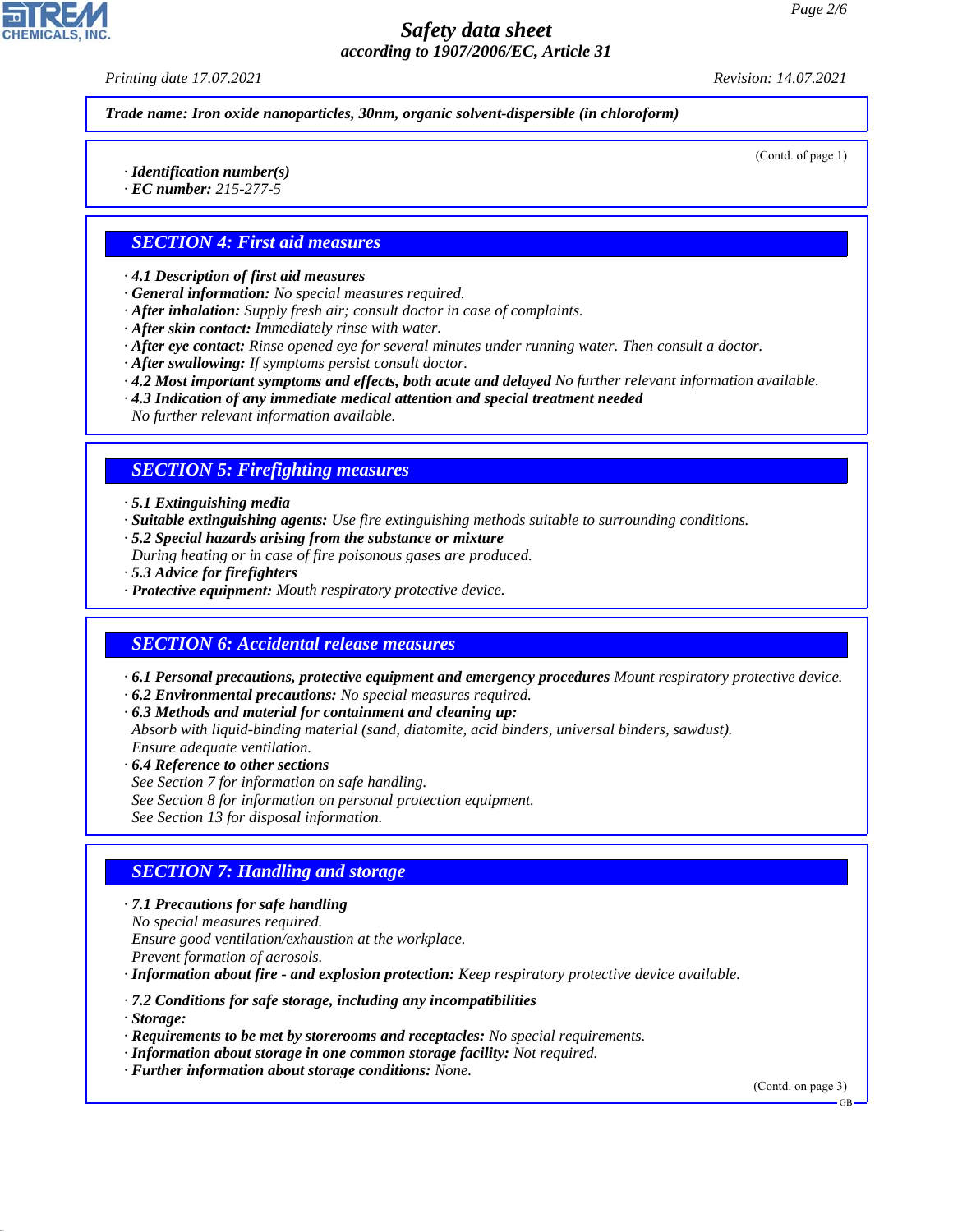*Printing date 17.07.2021 Revision: 14.07.2021*

*Trade name: Iron oxide nanoparticles, 30nm, organic solvent-dispersible (in chloroform)*

(Contd. of page 2)

*· 7.3 Specific end use(s) No further relevant information available.*

*SECTION 8: Exposure controls/personal protection*

*· Additional information about design of technical facilities: No further data; see item 7.*

- *· 8.1 Control parameters*
- *· Ingredients with limit values that require monitoring at the workplace: Not required.*
- *· Additional information: The lists valid during the making were used as basis.*

*· 8.2 Exposure controls*

- *· Personal protective equipment:*
- *· General protective and hygienic measures:*

*The usual precautionary measures are to be adhered to when handling chemicals.*

*· Respiratory protection:*

*In case of brief exposure or low pollution use respiratory filter device. In case of intensive or longer exposure use self-contained respiratory protective device.*

*· Protection of hands:*



44.1.1

\_S*Protective gloves*

*The glove material has to be impermeable and resistant to the product/ the substance/ the preparation. Due to missing tests no recommendation to the glove material can be given for the product/ the preparation/ the chemical mixture.*

*Selection of the glove material on consideration of the penetration times, rates of diffusion and the degradation · Material of gloves*

*The selection of the suitable gloves does not only depend on the material, but also on further marks of quality and varies from manufacturer to manufacturer.*

*· Penetration time of glove material*

*The exact break through time has to be found out by the manufacturer of the protective gloves and has to be observed.*

*· Eye protection: Goggles recommended during refilling*

| .9.1 Information on basic physical and chemical properties<br><b>General Information</b>                                      |                    |  |
|-------------------------------------------------------------------------------------------------------------------------------|--------------------|--|
| $\cdot$ Appearance:                                                                                                           |                    |  |
| Form:                                                                                                                         | Liquid             |  |
| Colour:                                                                                                                       | <b>Black</b>       |  |
| $\cdot$ Odour:                                                                                                                | Ether-like         |  |
| • Odour threshold:                                                                                                            | Not determined.    |  |
| $\cdot$ pH-value:                                                                                                             | Not determined.    |  |
| $\cdot$ Change in condition<br><i>Melting point/freezing point:</i><br>Initial boiling point and boiling range: Undetermined. | Undetermined.      |  |
| $\cdot$ Flash point:                                                                                                          | 82 °C              |  |
| · Flammability (solid, gas):                                                                                                  | Not determined.    |  |
| $\cdot$ Ignition temperature:                                                                                                 | 228 $\degree C$    |  |
| · Decomposition temperature:                                                                                                  | Not determined.    |  |
| $\cdot$ Auto-ignition temperature:                                                                                            | Not determined.    |  |
|                                                                                                                               | (Contd. on page 4) |  |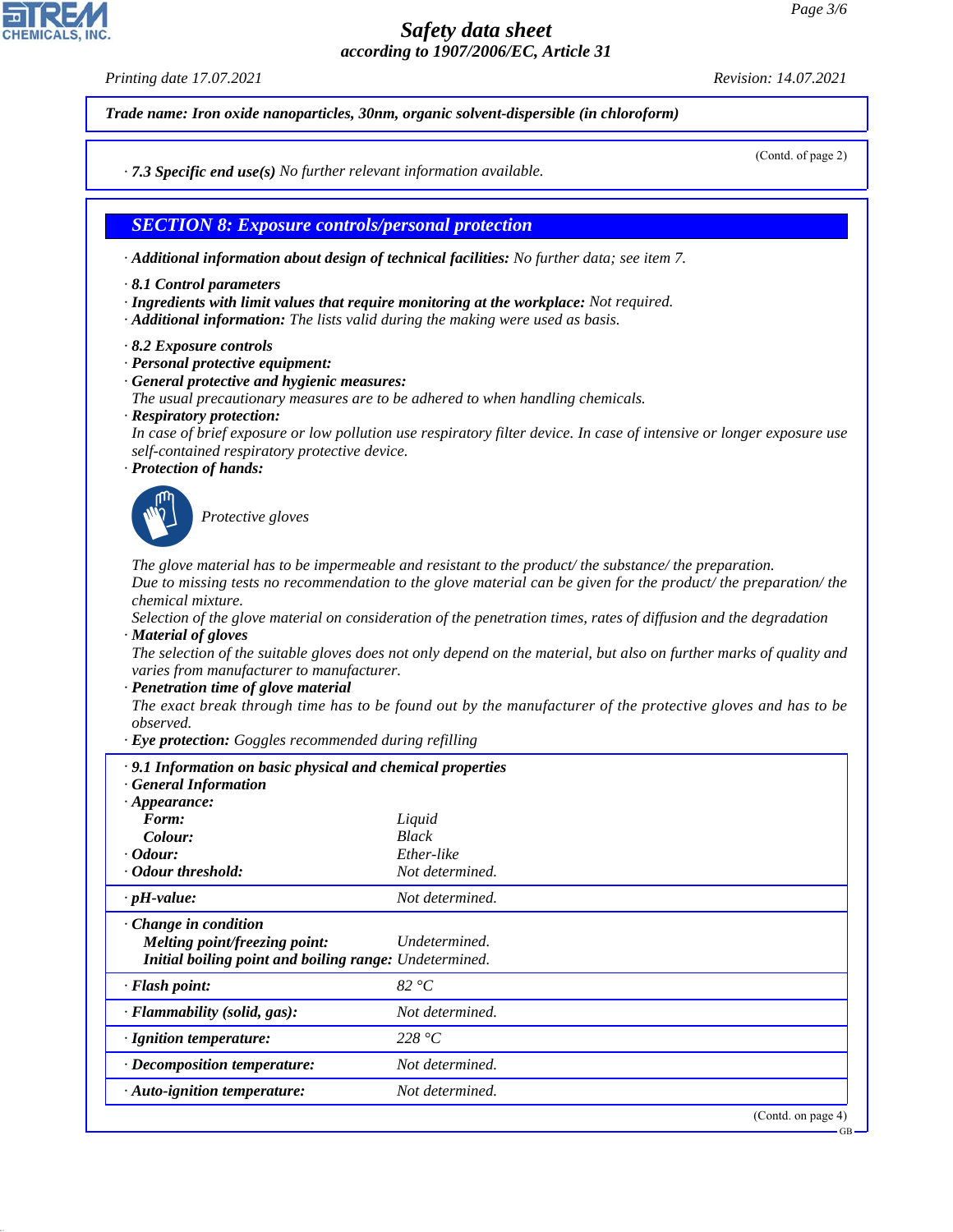*Printing date 17.07.2021 Revision: 14.07.2021*

#### *Trade name: Iron oxide nanoparticles, 30nm, organic solvent-dispersible (in chloroform)*

|                                           | (Contd. of page 3)                            |  |
|-------------------------------------------|-----------------------------------------------|--|
| · Explosive properties:                   | Product does not present an explosion hazard. |  |
| · Explosion limits:                       |                                               |  |
| Lower:                                    | $0.7$ Vol %                                   |  |
| Upper:                                    | 5 Vol %                                       |  |
| · Vapour pressure:                        | Not determined.                               |  |
| $\cdot$ Density:                          | Not determined.                               |  |
| · Relative density                        | Not determined.                               |  |
| · Vapour density                          | Not determined.                               |  |
| $\cdot$ Evaporation rate                  | Not determined.                               |  |
| · Solubility in / Miscibility with        |                                               |  |
| water:                                    | Not miscible or difficult to mix.             |  |
| · Partition coefficient: n-octanol/water: | Not determined.                               |  |
| · Viscosity:                              |                                               |  |
| Dynamic:                                  | Not determined.                               |  |
| Kinematic:                                | Not determined.                               |  |
| · Solvent content:                        |                                               |  |
| Organic solvents:                         | $0.0\%$                                       |  |
| $VOC$ (EC)                                | $0.00\%$                                      |  |
| Solids content:                           | 100.0%                                        |  |
| $\cdot$ 9.2 Other information             | No further relevant information available.    |  |

### *SECTION 10: Stability and reactivity*

- *· 10.1 Reactivity No further relevant information available.*
- *· 10.2 Chemical stability*
- *· Thermal decomposition / conditions to be avoided: No decomposition if used according to specifications.*
- *· 10.3 Possibility of hazardous reactions No dangerous reactions known.*
- *· 10.4 Conditions to avoid No further relevant information available.*
- *· 10.5 Incompatible materials: No further relevant information available.*
- *· 10.6 Hazardous decomposition products: No dangerous decomposition products known.*

# *SECTION 11: Toxicological information*

- *· 11.1 Information on toxicological effects*
- *· Acute toxicity Based on available data, the classification criteria are not met.*

*· LD/LC50 values relevant for classification:*

*1317-61-9 triiron tetraoxide*

*Oral LD50 >5000 mg/kg (rat)*

*· Primary irritant effect:*

44.1.1

- *· Skin corrosion/irritation Based on available data, the classification criteria are not met.*
- *· Serious eye damage/irritation Based on available data, the classification criteria are not met.*
- *· Respiratory or skin sensitisation Based on available data, the classification criteria are not met.*
- *· CMR effects (carcinogenity, mutagenicity and toxicity for reproduction)*
- *· Germ cell mutagenicity Based on available data, the classification criteria are not met.*
- *· Carcinogenicity Based on available data, the classification criteria are not met.*
- *· Reproductive toxicity Based on available data, the classification criteria are not met.*

(Contd. on page 5)

GB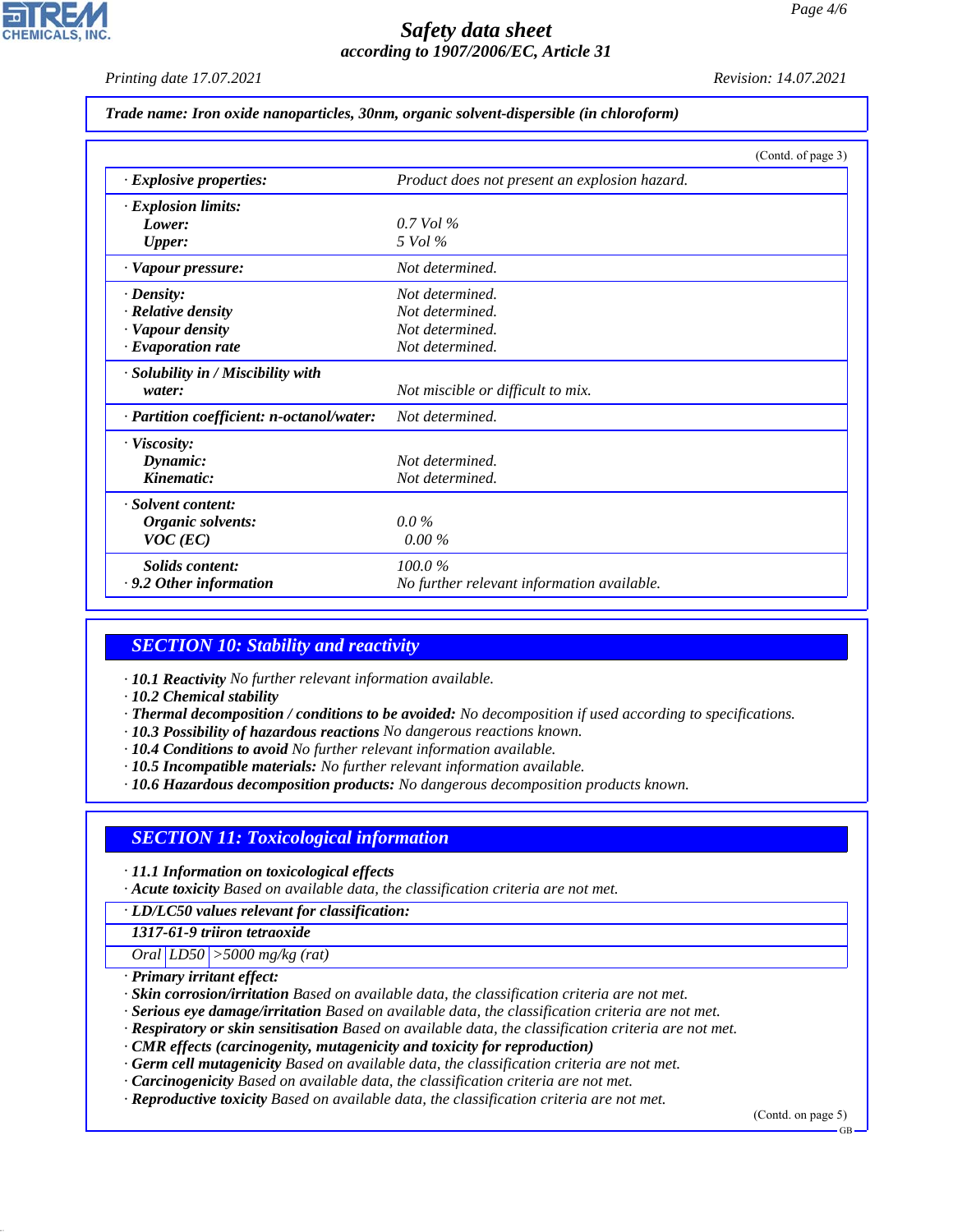*Printing date 17.07.2021 Revision: 14.07.2021*

*Trade name: Iron oxide nanoparticles, 30nm, organic solvent-dispersible (in chloroform)*

(Contd. of page 4)

GB

- *· STOT-single exposure Based on available data, the classification criteria are not met.*
- *· STOT-repeated exposure Based on available data, the classification criteria are not met.*
- *· Aspiration hazard Based on available data, the classification criteria are not met.*

# *SECTION 12: Ecological information*

#### *· 12.1 Toxicity*

- *· Aquatic toxicity: No further relevant information available.*
- *· 12.2 Persistence and degradability No further relevant information available.*
- *· 12.3 Bioaccumulative potential No further relevant information available.*
- *· 12.4 Mobility in soil No further relevant information available.*
- *· Additional ecological information:*
- *· General notes: Not known to be hazardous to water.*
- *· 12.5 Results of PBT and vPvB assessment*
- *· PBT: Not applicable.*
- *· vPvB: Not applicable.*
- *· 12.6 Other adverse effects No further relevant information available.*

## *SECTION 13: Disposal considerations*

- *· 13.1 Waste treatment methods*
- *· Recommendation Disposal must be made according to official regulations.*
- *· Uncleaned packaging:*
- *· Recommendation: Disposal must be made according to official regulations.*

| <b>SECTION 14: Transport information</b>                       |                                                                     |  |  |
|----------------------------------------------------------------|---------------------------------------------------------------------|--|--|
| $\cdot$ 14.1 UN-Number<br>ADR, IMDG, IATA                      | <i>UN2810</i>                                                       |  |  |
| $\cdot$ 14.2 UN proper shipping name<br>$-ADR$<br>· IMDG, IATA | 2810 TOXIC LIQUID, ORGANIC, N.O.S.<br>TOXIC LIQUID, ORGANIC, N.O.S. |  |  |
| $\cdot$ 14.3 Transport hazard class(es)                        |                                                                     |  |  |
| ADR, IMDG, IATA                                                |                                                                     |  |  |
|                                                                |                                                                     |  |  |
| - Class                                                        | 6.1 Toxic substances.                                               |  |  |
| · Label                                                        | 6.1                                                                 |  |  |
| · 14.4 Packing group                                           |                                                                     |  |  |
| · ADR, IMDG, IATA                                              | III                                                                 |  |  |
| $\cdot$ 14.5 Environmental hazards:                            |                                                                     |  |  |
| · Marine pollutant:                                            | N <sub>O</sub>                                                      |  |  |
| $\cdot$ 14.6 Special precautions for user                      | Warning: Toxic substances.                                          |  |  |
| · EMS Number:                                                  | $F-A, S-A$                                                          |  |  |
|                                                                | (Contd. on page $6$ )                                               |  |  |



44.1.1